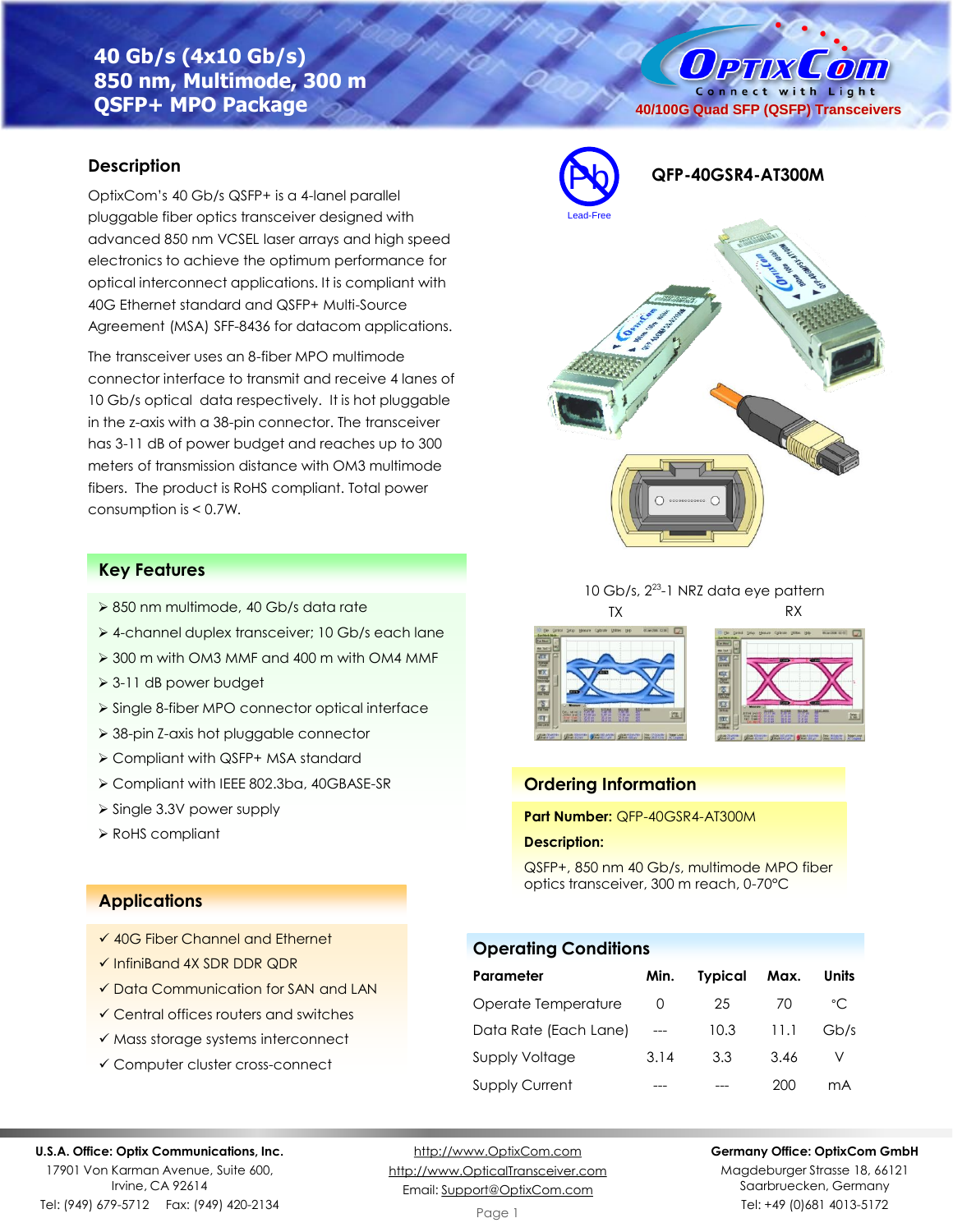

 $\mathbf{u}_1$  and

## **Absolute Maximum Ratings**

| Parameter                | Symbol                | Min.          | Max.          | <b>Units</b> |
|--------------------------|-----------------------|---------------|---------------|--------------|
| Storage Temperature      | Tst                   | $-40$         | 85            | $^{\circ}C$  |
| Supply Voltage           | <b>Vcc</b>            | $-0.3$        | 4             | V            |
| Input Voltage            | <b>V<sub>IN</sub></b> | $V_{CC}$ -0.3 | $V_{CC}$ +0.3 | V            |
| <b>Relative Humidity</b> | R.H.                  |               | 95            | $\%$         |
| Output Current           | lo                    |               | 50            | mA           |

## **Transmitter Electro-Optical Characteristics**

| Parameter                                   | Symbol                | Min.     | <b>Typical</b> | Max.           | <b>Units</b>    |
|---------------------------------------------|-----------------------|----------|----------------|----------------|-----------------|
| Differential Input Voltage <sup>1</sup>     | $\Delta V$ i          | 0.3      | ---            | 1.0            | $\vee$          |
| Differential Input Impedance <sup>2</sup>   | Z                     | ---      | 100            |                | ohm             |
| Optical Output Power <sup>3</sup>           | $P_{\rm O}$           | $-7.5$   | ---            | 1.0            | dBm             |
| Optical Power Difference BTW<br>Lanes (OMA) | Pod                   |          |                | $\overline{4}$ | dBm             |
| Transmitter & Dispersion Penalty            | <b>TDP</b>            | ---      | ---            | 3.5            | $\overline{AB}$ |
| Optical Wavelength                          | $\lambda_{\rm O}$     | 840      | 850            | 860            | nm              |
| <b>Extinction Ratio</b>                     | ET                    | 3        | ---            | ---            | dB              |
| Spectral Width (rms)                        | $\Delta \lambda$      | ---      | ---            | 0.65           | nm              |
| Skew                                        | Tsw                   | ---      | ---            | 300            | ps              |
| <b>TX Disable Asserted</b>                  | POFF                  | ---      |                | $-30$          | dBm             |
| Input Voltage - Logic High                  | <b>V<sub>DH</sub></b> | 2.0      |                | Vcc            | V               |
| Input Voltage - Logic Low                   | <b>V<sub>DL</sub></b> | $\Omega$ |                | 0.4            | $\vee$          |
| Reset Initial Assert Time                   | Trsass                | ---      | ---            | $\overline{2}$ | μS              |
| Reset Assert Time                           | Triass                | ---      | ---            | 2000           | ms              |
| Time to Initialize                          | Tini                  | ---      |                | 2000           | ms              |
| <b>TX Fault Assert Time</b>                 | Ttxass                |          |                | 200            | ms              |
| Flag Assert Time                            | Trgass                |          |                | 200            | ms              |

Notes:

1. Module is designed for AC coupling. DC voltage will be filtered by internal capacitors.

- 2. Single ended will be 50 ohm for each signal line.
- 3. Output of coupling optical power into 50/125 µm MMF.
- 4. Refer to OptixCom "QSFP Design Reference Guide" for more design details.